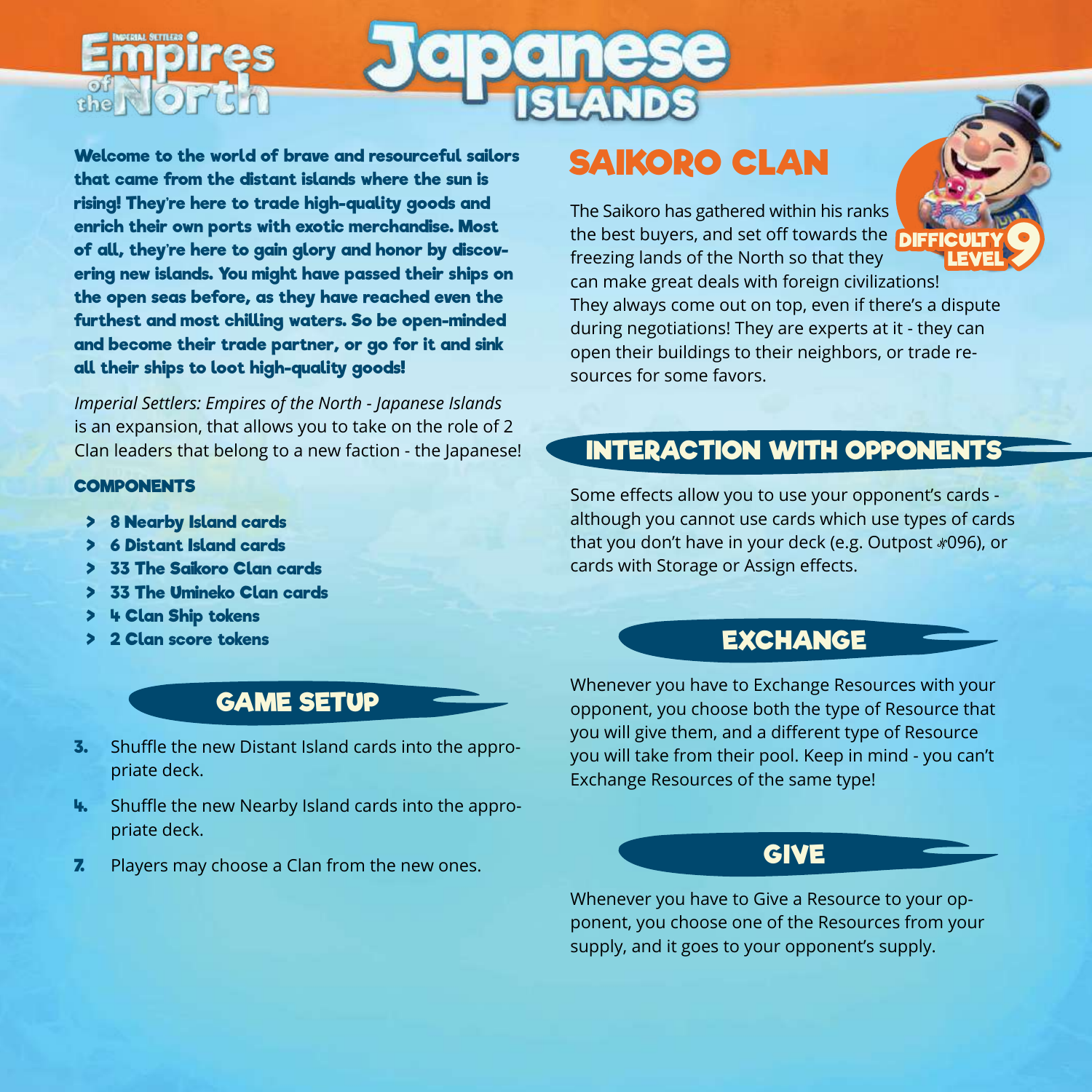# $\frac{1}{\text{the N}}$  or  $\frac{1}{\text{C}}$

# UMINEKO CLAN

The Umineko people always seem to be working around the ports. They are very hardworking, managing all the goods delivered from faraway lands. Their boxes are filled with exotic spices and



fabrics. They trade them through different channels and store them in warehouses, waiting for the right moment to make the best deals.

For example: If there are at least three Goods assigned to Northern Port  $\lambda$ 235, you have to discard 2 of those Goods to the general supply. Although, if there are 6 Goods assigned to the Trade Company  $\lambda$ 224, then after its activation, you gain 3 and 1 Resource, and discard 3 Goods. Since 3 more Goods are there you are able to resolve this effect once again (see the Docking Phase on the next page).



# EXPANDED PHASE ORDER

- > LOOKOUT PHASE
- **STORAGE PHASE**
- > DOCKING PHASE
- **ACTION PHASE**
- **EXPEDITION PHASE**
- > CLEANUP PHASE

# STORAGE PHASE

Resolve any cards with the Storage effect that you are able to. The number of Goods required to resolve such cards is depicted on it, and if you have assigned that many Goods to it resolve it (Storage effect may either tell you to Gain and/or Discard Resources, with possible other effects). When the number of assigned Goods doubles or triples the required number, resolve this effect that many more times. Although, you need to resolve it fully once before you resolve it again.

Each time you have to resolve the Storage effect for  $\mathbb{R}$  and  $\mathbb{Z}$  you have to discard Goods assigned to the card, which has been activated (e.g. if the Storage effect of Imperial Port  $\lambda$ 223 was activated, you have to discard Goods assigned to this Imperial Port).

A couple of cards have an effect that lets you resolve the Storage effect during the Action phase.

For example: Using the card Raft Market  $\lambda$ 237 you may choose Trade Company  $\lambda$ 224 that has assigned  $3 \times$  and  $1 \cdot$  - you decide to discard 2 and 1 **b**, to gain 3  $\sum$  and 1 Resource.



EXPANSION DESIGN: Ignacy Trzewiczek, Joanna Kijanka ARTWORK: Roman Kucharski GRAPHIC DESIGN: Rafał Szyma

PRODUCTION MANAGER: Grzegorz Polewka PROJECT MANAGER: Rafał Szyma RULES: Joanna Kijanka

© 2019 PORTAL GAMES Sp. z o.o. ul. św. Urbana 15, 44-100 Gliwice, Poland



All rights reserved. Dear Customer, our games are assembled with the greatest care. However, if your copy lacks anything, we apologize. Please, let us know through the Customer Service form on our website: **https://portalgames.pl/en/customer-service/**

Ben, Kirdy, Robert - thank you for your support!

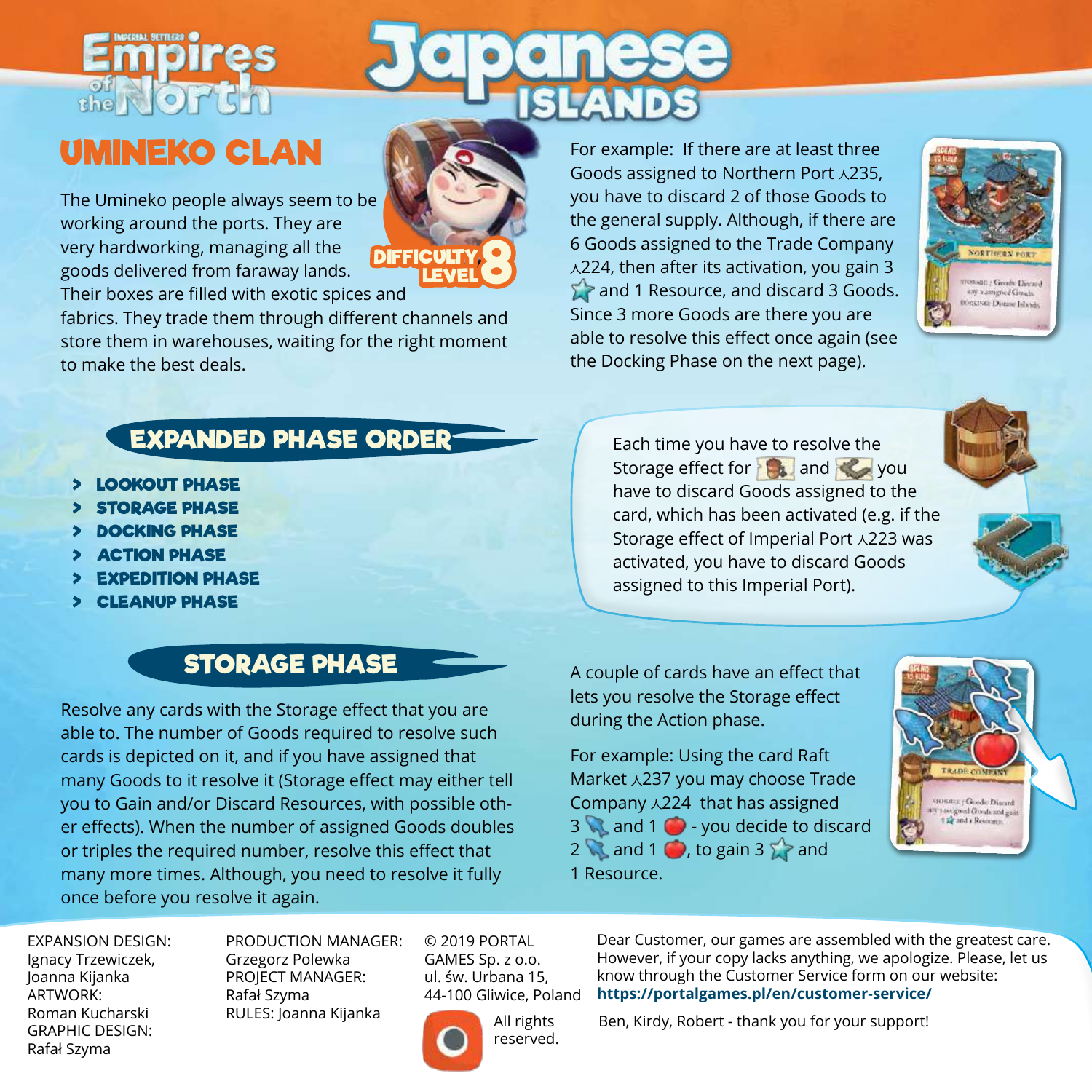# DOCKING PHASE

 $\frac{1}{2}$ 

Each **Resolves its Docking effect. Which means that** you have to assign to each Goods from the general supply, which is the leftmost Good in Pillage space of both Island cards in the distance shown on the card.

For example: On the Expedition board, two Nearby Islands are: Arabian Coast #199 and Shipwreck Shore #200. Kate has in her Empire Imperial Port  $\lambda$ 223 and Blossom Port  $\lambda$ 250. During the Docking Phase, she assigns 1  $\Lambda$  and 1 **from the general supply to each of those cards.** 



**NOTE:** If there's a  $\sum$  present as the leftmost Good **on the Pillage space of an Island, you don't assign it**  from this Island, but gain 1  $\sum$  instead.

NOTE: **New Delivery 230 card, allows a player to resolve Docking right away. There's a chance that opponents use their card effects (like Valkyrie 056) and remove Islands from the Expedition board. In cases like that, a player only resolves Docking for any leftover Islands on the board, if any.**

# TRANSPORT

Whenever you transport any Goods, take the named Goods assigned to one of your cards and move it to another of your choice. Those are now assigned to that new card.

For example: If the card Imperial Port  $\lambda$ 223 has 2 assigned **b**, then as an action you can use Trade Route x 233 to transport those to the Pandanian Warehouse  $\lambda$ 251.



# STORAGE REQUIREMENTS REACHED

Whenever a card effect refers to a  $\mathbb{R}$  with Storage requirements reached, it means that the number of Goods assigned to that  $\mathbb{R}$  would be enough to resolve its Storage effect. Additionally, if it has to be reached with only the same type of Goods, then it means that all of the Goods assigned to that  $\mathbf{h}$  have to be of the same type.

For example:

Using the effect of Keeper from the Depths  $\lambda$ 253 and having in your Empire:

Lord's Warehouse  $\lambda$ 249 with assigned 2

Trade Company  $\lambda$ 224 with assigned 3 and 1

Trade Company  $\lambda$ 225 with assigned 6

Trade Company  $\lambda$ 226 with assigned 1

You gain 3  $\odot$  - 3 of your  $\odot$  can activate their Storage effect (regardless of how many times) and 2  $\sum$ because only 2 of them reached requirements and have the same type of Resource - even though one of Trade Companies can activate effect with  $\bullet$  only,  $\mathbb{Q}$  assigned to it still counts.